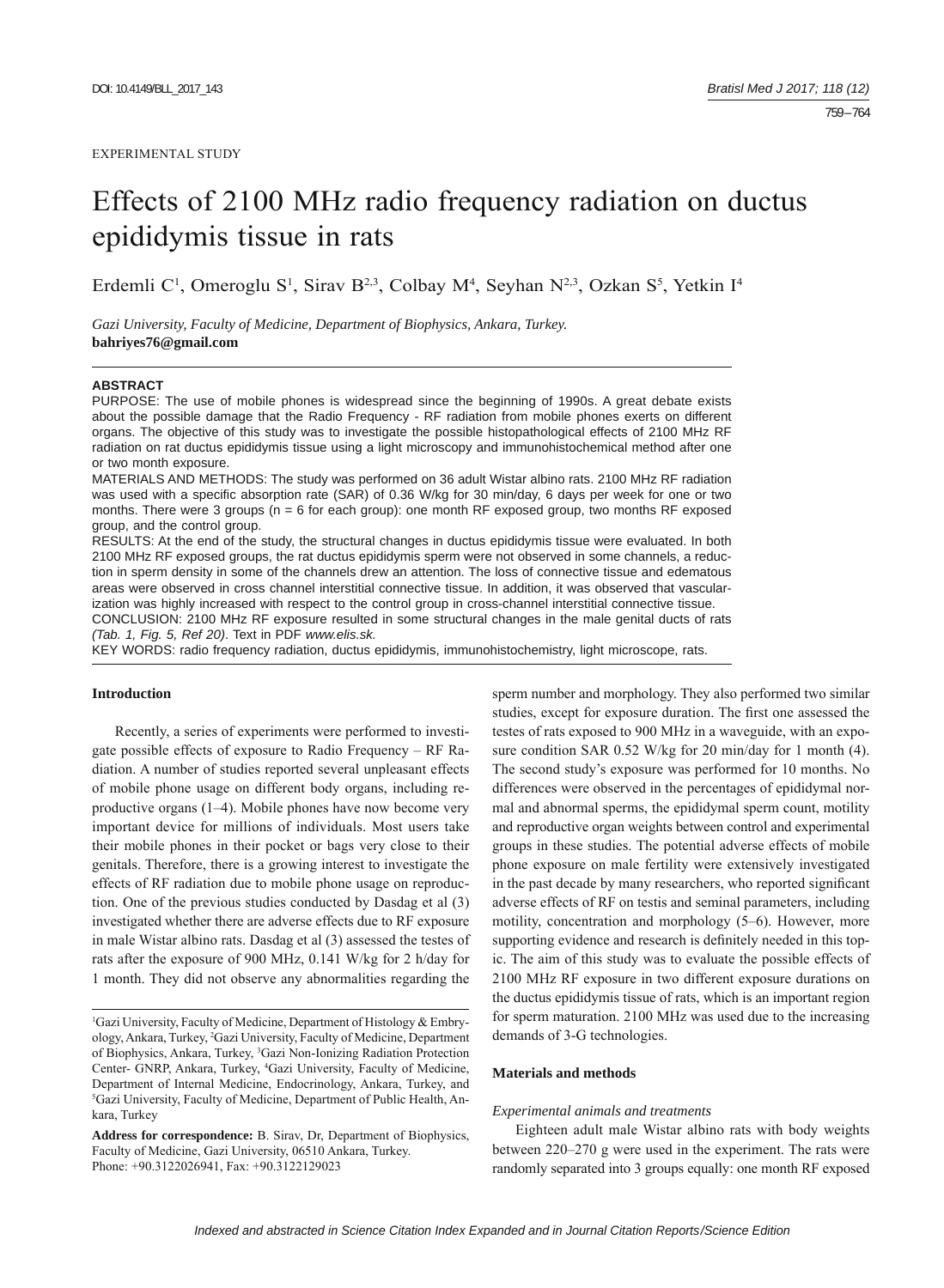#### 759 – 764

group; denoted by RF-1 ( $n = 6$ ), two months RF exposed group denoted by RF-2 ( $n = 6$ ), and the control group denoted by C (n = 6). All rats were housed in plexiglass cages in a room with controlled temperature (22 °C), humidity (50–55 %) and a 12-hours light-dark. All activities within the scope of the study were performed with the approval of Gazi University Experimental Animal Ethics Committee under the supervision of a veterinarian and in compliance with the provisions of the Strasbourg Universal Declaration of Animal Rights of 1986. The rats were fed laboratory pellet chow and water was given ad libitum. The experiment was performed after a stabilization period in the laboratory for several days. None of the animals died during the experiment. The RF groups were exposed to 2100 MHz RF radiation for 30 min/day, 6 days per week for one month and two months. Rats of the control group were housed in their home cages during the entire experimental period without subjecting to any experimental manipulation. The rats were sacrificed by decapitation following anesthesia by intramuscular injection of ketamine (50 mg/kg) and xylazine (5 mg/kg).

#### *Exposure system*

The vector signal generator (Rohde & Schwartz, SMB-V100A, Germany) was used to create a RF radiation in the experimental setup (Fig. 1). Emitted power of the generator was fixed during the whole exposure durations. ETS Lindgren horn antenna (ETS Lindgren, Model 3164-03, USA) was used to emit the RF radiation from the generator. Polymethyl methacrylate plastic cage (15 x 20 x 20 cm), which the rats were housed in, was placed symmetrically along the axis, which is perpendicular and 5 cm below the mid-line of the horn antenna. The cage was constantly aerated to avoid the possibility of any increase in temperature inside the cage. A cage was placed in the near field of the antenna to obtain sufficient field intensity. Applied RF fields' electric field was measured with EMR 300 (Narda, Germany) via the electric field probe type 8.3. The root mean square value of electric field  $(E_{RMS})$  was found as 21.25 V/m. The RF environmental background level was 0.1–0.21 V/m. The average power density was measured at a reference point, which was the mid-point of the bottom of the cage wall facing the horn antenna. The maximum power density was observed along the axis of the antenna and it decreased uniformly with the distance from the antenna's axis.



SAR was calculated using the following equation:

 $SAR = \sigma/\rho[E_{RMS}^2]$  [W/kg]

where;  $E_{RMS}$  is the root mean square value of the electric field (V/m), s is the mean electrical conductivity of the tissues in Siemens/meter  $(S/m)$  and r is the mass density  $(kg/m<sup>3</sup>)$  (7–8). The rat body was assumed an equivalent tissue based on the average of the dielectric properties of the 36 tissues in the rat segmented at Brook Air Force Base. Conductivity (0.87 S/m) and mass density (1105 kg/m3 ) were derived for the equivalent tissue by using dielectric properties and mass densities of these tissues. The RF exposure in the experiment resulted in a whole body average SAR of 0.36 W/kg with an  $E_{RMS}$  field of 21.25 V/m.

Body temperature of rats was recorded by rectal measurements prior and after an exposure session. The RF exposure did not result in any rectal temperature increase.

#### *Histological assessment*

After sacrifice, the epididymis tissues of each rat were immediately removed and put in the 10 % neutral phosphate-buffer formaldehyde solution for 72 hours at room temperature. After fixation, the specimens were dehydrated in a graded alcohol series, embedded in paraffin wax, and cut into  $5 \mu m$  sections, deparaffinised in xylene and stained in Hematoxylin-Eosin (Merck, Darmstadt, Germany) and Masson trichrome. The structural changes in ductus epididymis were evaluated.

#### *Immunohistochemistry*

Ductus epididymis tissues from each group were fixed in neutral formalin for 72 h and processed for paraffin embedding. Sections of 4–5 μm thickness were processed for polylysine-covered microscope slides. For immunohistochemical examination, slides were stored in a microwave oven in 1 M citrate buffer for caspase-3 and in 1 M EDTA buffer (LabVision, USA). Endogenous peroxidase activity was blocked with 3 % hydrogen peroxide (LabVision). Epitopes were stabilized by application of Ultra V Block (Lab Vision, USA) and slides were then incubated with caspase- 3 (rabbit polyclonal antibody Ab-4, 1 mg/mL, NewMarker, USA) and VEGF (rabbit polyclonal antibody Ab-1, 1 mg/mL, NewMarker, USA) for 60 min at room temperature. Next, the biotinylated secondary antibody (Ultravision Detection System Anti-Rabbit HRP (RTU) LabVision), and streptavidin peroxidase (LabVision) were applied to the slides. 3-Amino-9-ethylcarbazole (LabVision) was used as chromogen. Finally, the slides were counterstained with hematoxylin and examined with a light microscope.

#### *Statistical analysis*

In this study, the weights of ductus epididymis tissue of all groups were evaluated with the Mann–Whitney U test. Data were presented as the mean±standard deviation (SD). P value at 0.05 Fig. 1. RF exposure system.<br>
was considered as the level of significance.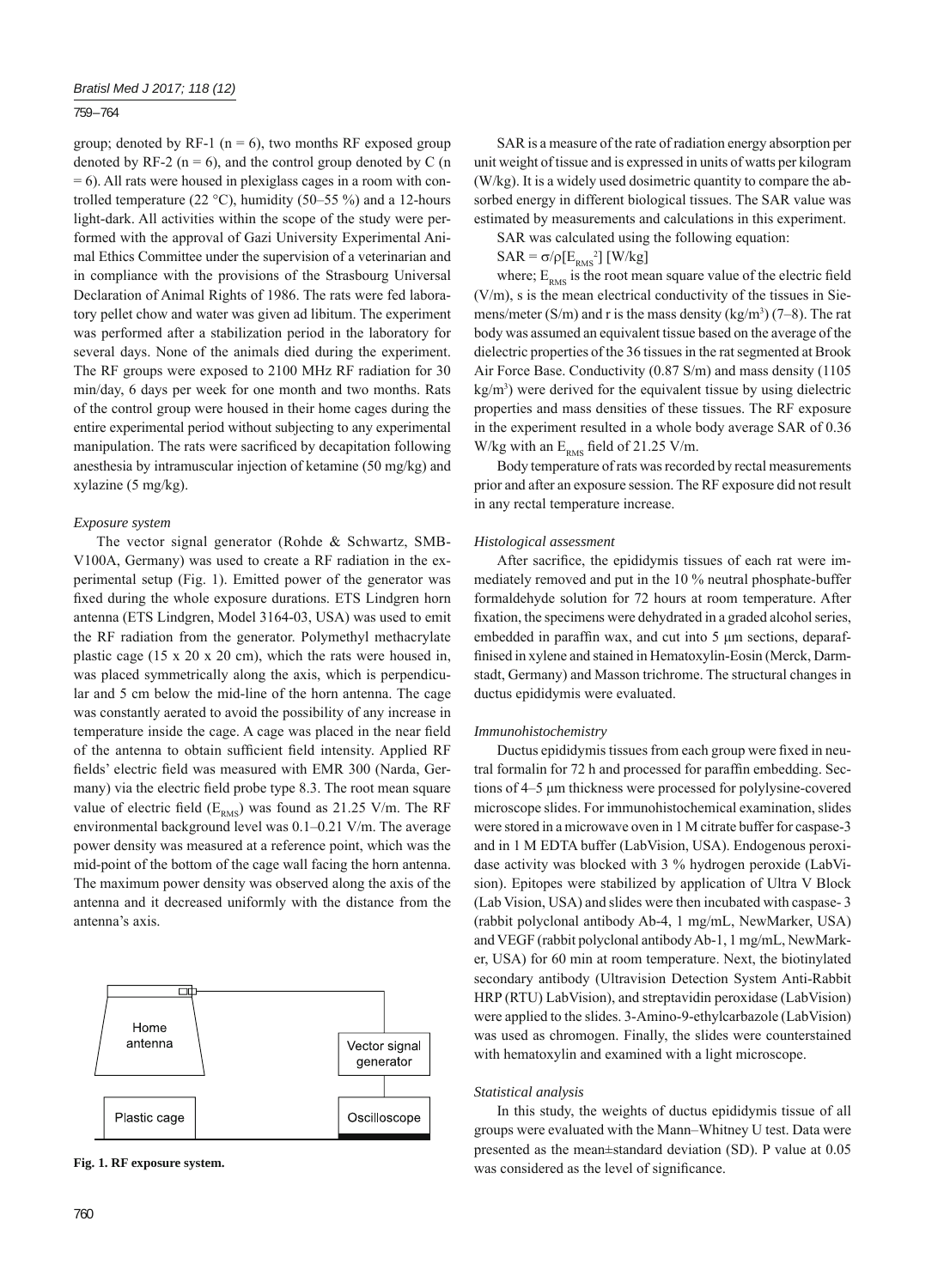

**Fig. 2. Tissue morphometries were shown with Hematoxylin–Eosin (H.E.). Abbreviations; C-a: Control group (H.E X10), C-b: Control group: (H.E X40), RF-1a: one month RF exposed group (H.E X10), RF-1b: one month RF exposed group (H.E X40), RF-2a: two months RF exposed group (H.E X10), and RF-2b: two months RF exposed group (H.E X40).**



**Fig. 3. Tissue morphometries were shown with Masson Trichrome (M.T). Abbreviations; C-c: Control group: (M.T X10), C-d: Control group: (M.T X40), RF-1c: one month RF exposed group (M.T X10), RF-1d: one month RF exposed group (M.T X40), RF-2c: two months RF exposed group (M.T X40), RF-2d: two months RF exposed group (M.T X40).**



**Fig. 4. Immunohistochemical Caspase-3 diagrams (immunoperoxidase - hematoxylin X 40). C-e: Control group, RF-1e: one month RF exposed group, RF-2e: Two months RF exposed group.**



**Fig. 5. Immunohistochemical VEGF diagrams (immunoperoxidase - hematoxylin X 40). C-f: Control group, RF-1 f : one month RF exposed group, RF-2 f: Two months RF exposed group.**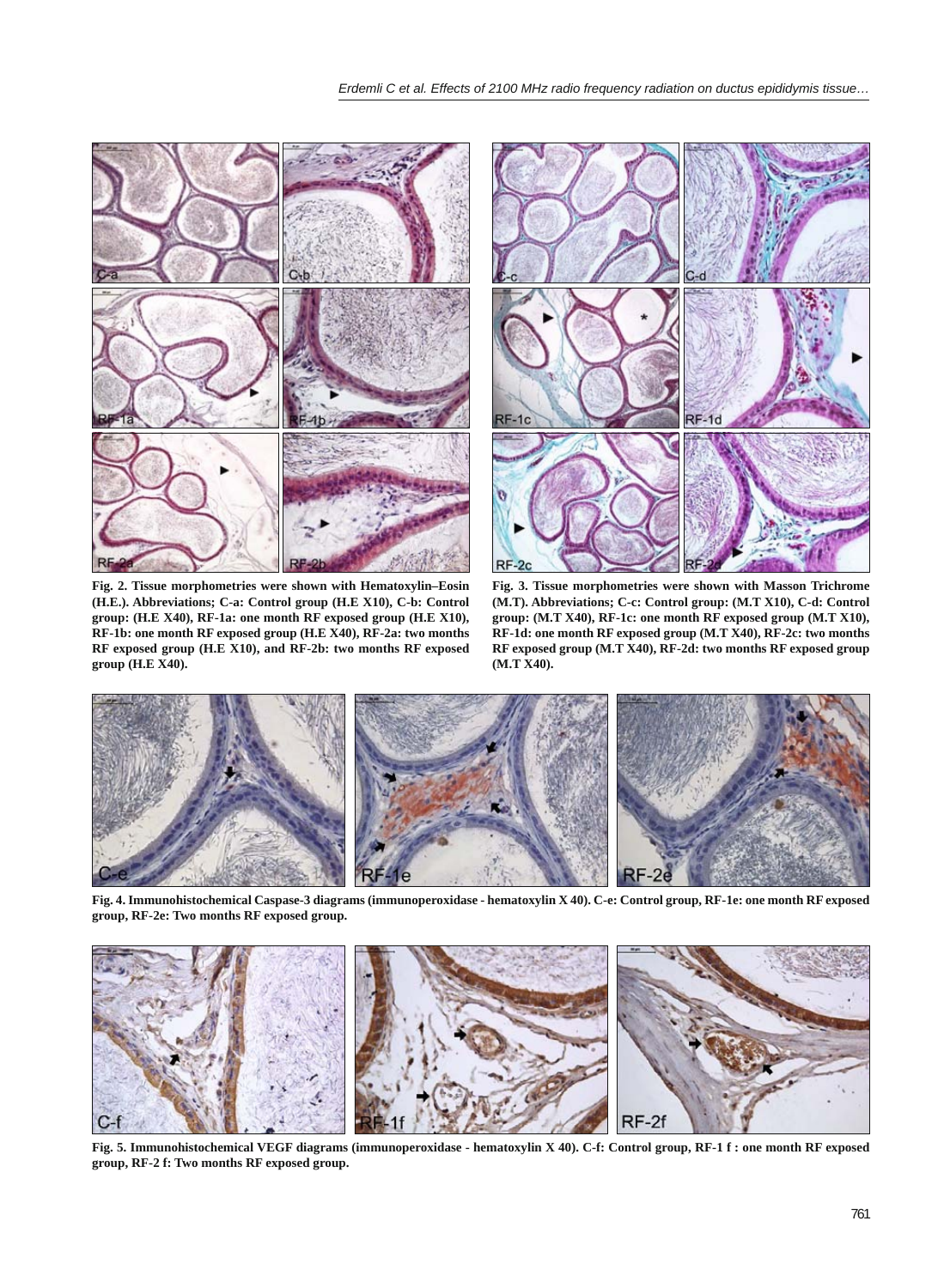# 759 – 764

# **Results**

## *Tissue morphometry*

In the assessments of 1 month RF exposed group, sperm was not observed in some channels, a reduction in sperm density in some of the channels of ductus epididymis drew attention, too. Loss and damage of connective tissue was observed in cross- channel interstitial connective tissue, where edematous areas take in. In addition, it was observed that vascularization was markedly increased relative to the control group in cross-channel interstitial connective tissue.

In 2 months RF exposed group, sperm density was decreased in some channels of their ductus epididymis with respect to the control group. Decreases in height from place to place order distortion of epithelial cells, sperm was observed. In interstitial connective tissue between channels, the presence of edematous areas, with respect to 2-month control group, was significantly increased, blood supply had been seen significantly (Figs 2 and 3).

# *Immunohistochemical results*

Analysis of rat ductus epididymis tissues with the Caspase-3 immunohistochemical staining` both RF exposed group's interstitial connective tissue showed an increased immunoreactivity, when compared to the control group (Fig. 4).

In both RF exposed groups, an increased immunoreactivity was observed in vessels of peritubular connective tissue via VEGF immunohistochemical staining (Fig. 5).

# *Statistical analysis*

In our study, we compared the ductus epididymis in the experimental groups and there was no statistically significant change in terms of weight ( $p = 0.631$ ,  $p = 0.078$ ).

# **Discussion**

The relationship between radiofrequency electromagnetic fields emitted from mobile phone and infertility is a matter of continuing debate. Some studies did not find any significant effect of RF radiation on testicular histology, sperm count and morphology (5, 9–10), others indicated that cell phone might have a wide spectrum of detrimental effects on sperm parameters (11-14). There were many studies suggesting that there will be some relation between mobile phone radiation and the quality of sperms. Agarwal et al (15) made experiments in neat semen samples from normal healthy donors ( $n = 23$ ) and infertile patients ( $n = 9$ ) exposed to RF radiation. They showed a significant decrease in sperm motility and viability, increase in ROS level, and decrease in ROS-TAC score. Levels of TAC and DNA damage showed no significant

| Tab. 1. Control and RF exposed groups' ductus epididymis weights. |  |  |  |
|-------------------------------------------------------------------|--|--|--|
|-------------------------------------------------------------------|--|--|--|

|        | Ductus Epididymis weight (g) |                         |
|--------|------------------------------|-------------------------|
|        | Mean $\pm SD$                | Median (min-max)        |
| C      | $0.208 \pm 0.0095$           | $0.210(0.191 - 0.219)$  |
| $RF-1$ | $0.212 \pm 0.0163$           | $0.215(0.191 - 0.231)$  |
| $RF-2$ | $0.283 \pm 0.0340$           | $0.2770(0.244 - 0.341)$ |

differences from the unexposed group. Kesari & Behari (11) used 70 days old Wistar rats with mobile phone RF exposure for 2 h per day for 45 days. A significant decrease in the level of testosterone and an increase in caspase-3 activity were found in the RF-exposed animals. Distortions in sperm head and mid piece of sperm mitochondrial sheath were also observed as captured by Transmission Electron Microscope (TEM). They also showed progeny from RFexposed rats with significant decreases in number and weight with respect to sham-exposed animals. They concluded that a reduction in testosterone, an increase in caspase-3, and distortion in spermatozoa could be caused by overproduction of reactive oxygen species (ROS) in animals under mobile phone radiation exposure. However Lee et al (9) examined the effects of combined exposure to RF radiation on rat testicular function, specifically with respect to sensitive processes such as spermatogenesis. Male rats were exposed to single code division multiple access (CDMA) and wideband code division multiple access (WCDMA) RF signals for 12 weeks. The RF exposure schedule comprised 45 min/day, 5 days/week for a total of 12 weeks. The whole-body average specific absorption rate (SAR) of CDMA and WCDMA was 2.0 W/ kg each or 4.0 W/kg in total. They then investigated the correlates of testicular function, such as: sperm count in the cauda epididymis, testosterone concentration in the blood serum, malondialdehyde concentrations in the testes and epididymis, frequency of spermatogenesis stages, and appearance of apoptotic cells in the testes. They also immunoblotted for p53, bcl2, GADD45, cyclin G, and HSP70 in the testes of sham- and combined RF-exposed animals. Based on the results, they concluded that simultaneous exposure to CDMA and WCDMA RF radiation at 4.0 W/kg SAR did not have any observable adverse effects on rat spermatogenesis. In their previous study, Lee et al (16) again examined the histological changes by radiofrequency (RF) fields on rat testis, specifically with respect to sensitive processes such as spermatogenesis. In that case, male rats were exposed to 848.5 MHz RF for 12 weeks. RF exposure schedule consisted of two 45-min RF exposure periods, separated by a 15-min interval and the whole-body average specific absorption rate  $(SAR)$  of RF was 2.0 W/kg. They investigated correlates of testicular function, such as: sperm counts in the cauda epididymis, malondialdehyde concentrations in the testes and epididymis, frequency of spermatogenesis stages, germ cell counts, and appearance of apoptotic cells in the testes and also performed p53, bcl-2, caspase 3, p21, and PARP immunoblotting of the testes in sham- and RF-exposed animals. Based on these results, they concluded that sub chronic exposure to 848.5 MHz with 2.0 W/kg SAR RF did not have any observable adverse effects on rat spermatogenesis. Lukac et al (17) evaluated the effects of 1800 MHz GSM-like radiofrequency electromagnetic waves (RF-EMW) exposure on bovine semen. The experimental samples were analyzed in vitro in four time periods (0, 30, 120 and 420 min) and compared to unexposed samples (control). Spermatozoa motility was determined by computer assisted semen analyzer (CASA). Evaluation of the percentage of motile spermatozoa showed a significant decrease in experimental groups after 120 and 420 min of culture, when exposed to microwaves, in comparison to the control. Similar spermatozoa motility inhibition was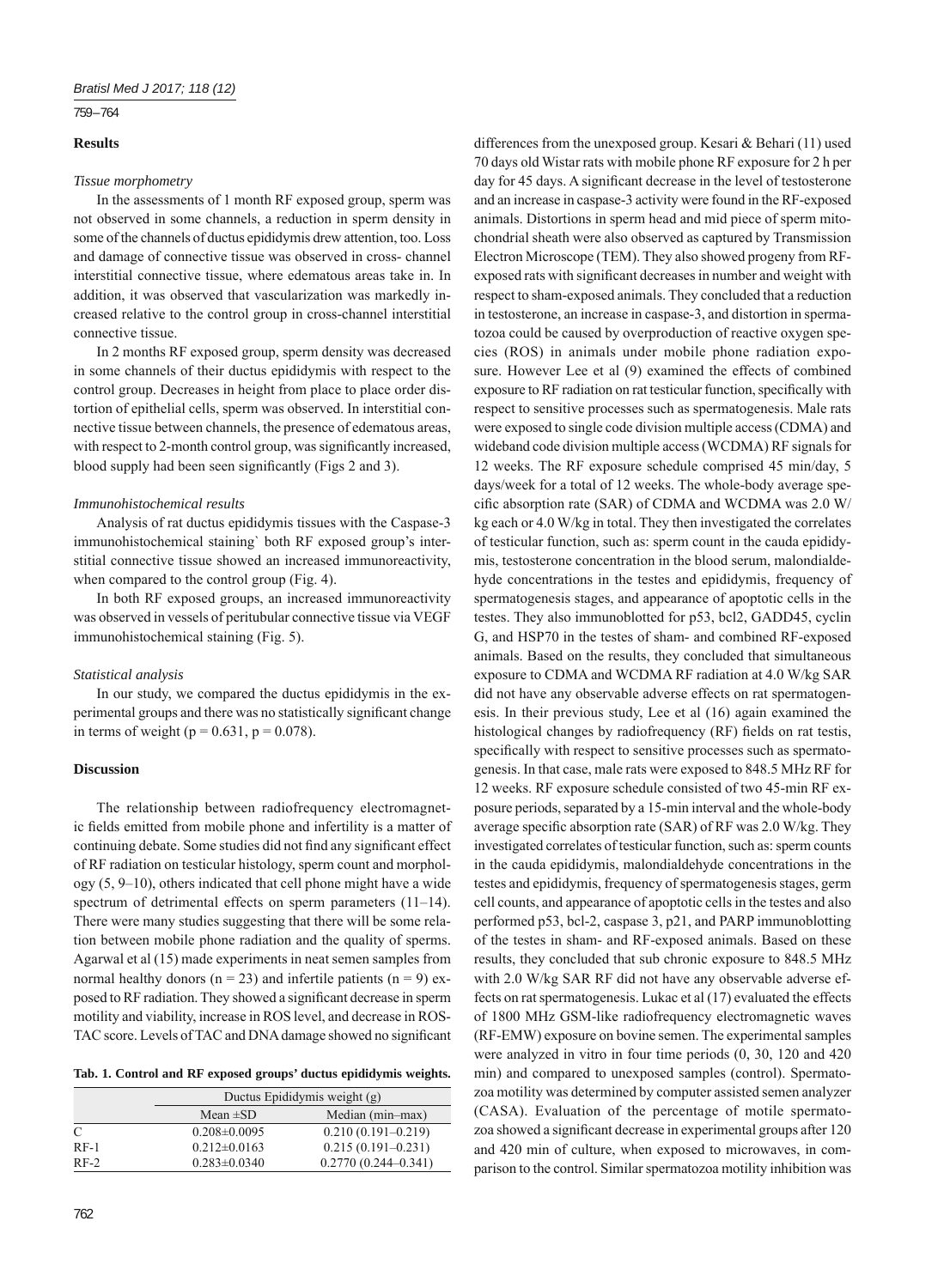detected for the percentage of progressively motile spermatozoa, too. The average path distance decreased significantly in the experimental groups after 30 and 420 min of culture. Path velocity increased in the experimental groups exposed to RF after 30 minutes of culture, but subsequently decreased after 420 min of culture, in comparison to the control. This indicates a possible initial stimulation and subsequent velocity inhibition of bovine spermatozoa under RF exposure. Changes in spermatozoa motility were also detected for some fine parameters, too. A significant decrease was noted for the amplitude of lateral head displacement in the experimental group after 420 minutes of culture. Detailed in vitro motility analysis of bovine spermatozoa exposed to microwave radiation suggested that the parameters of path and velocity at the beginning of the culture significantly increased, but after longer cultivation (420 minutes) a significant decrease occurred in the experimental group as compared to the control. In general, the results of this experiment indicated a negative time-dependent effect of 1800 MHz RF radiation on bovine spermatozoa motility. La Vignera et al (18) performed their study in rats, mice, and rabbits using a similar design based on mobile phone RF exposure for variable lengths of time. They showed that RF exposure decreased sperm count and motility and increased oxidative stress. In humans, 2 different experimental approaches have been followed in their study: one has explored the effects of RF radiation directly on spermatozoa and the other has evaluated the sperm parameters in men using or not using mobile phones. The results showed that human spermatozoa exposed to RF exposure had decreased motility, morphometric abnormalities, and increased oxidative stress, whereas men using mobile phones have decreased sperm concentration, decreased motility (particularly rapid progressive motility), normal morphology, and decreased viability. They concluded that those abnormalities seemed to be directly related to the duration of mobile phone use. Falzone et al (2) evaluated the effect of RF radiation on sperm-specific characteristics to assess the fertilizing competence of sperm. Highly motile human spermatozoa were exposed for 1 h to 900 MHz RF radiation at a specific absorption rate of 2.0 W/kg and examined at various times after exposure. The acrosome reaction was evaluated using a flow cytometry. The radiation did not affect sperm propensity for the acrosome reaction. Morphometric parameters were assessed using a computer-assisted sperm analysis. A significant reduction in sperm head area (9.2 $\pm$ 0.7  $\mu$ m<sup>2</sup> vs 18.8 $\pm$ 1.4  $\mu$ m<sup>2</sup>) and acrosome percentage of the head area (21.5±4% v. 35.5±11.4 %) was reported among exposed sperm compared to unexposed controls. Sperm-zona binding was assessed directly after the exposure using the hemizona assay. The mean number of zonabound sperm of the test hemizona and controls was 22.8±12.4 and 31.8±12.8, respectively. They concluded that although RF radiation exposure did not adversely affect the acrosome reaction, it had a significant effect on sperm morphometry. A significant decrease in sperm binding to the hemizona was observed. Erogul et al (1) found that RF emitted by cellular phones affected human sperm motility. A total number of 27 males were enrolled in their study. The semen sample obtained from each participant was divided equally into two parts. One of the specimens was exposed to EMR

emitted by an activated 900 MHz cellular phone, whereas the other was not. Statistically significant changes were observed in the rapid progressive, slow progressive and no-motility categories of sperm movement. RF exposure caused a subtle decrease in the rapid progressive and slow progressive sperm movement. It also caused an increase in the no-motility category of sperm movement. There was no statistically significant difference in the sperm concentration between the two groups in that study. Dasdag et al (3) assessed the testes of rats irradiated with 900 MHz with and exposure condition SAR 0.141 W/kg for 2 h /day for 1 month. They did not observe abnormalities regarding the sperm number and morphology. They have confirmed their study later  $(4, 19)$ . Rajaei et al (20) investigated the ductus epididymis and ductus deference tissues of rats after the exposure of 50 Hz magnetic fields with 4 hour/day, 6 days/ week, for two months. The exposed group's lumen radius and the height of epithelial tissue were found statistically decreased with respect to sham or control animals. The effect of electromagnetic field exposure on biological systems is viewed as a non- specific stress and its impact on biochemistry and physiology remains unknown. So, further researches are needed.

#### **References**

**1. Erogul O, Oztas E, Yildirim I, Kir T, Aydur E, Komesli G, Irkilata HC, Irmak MK, Peker AF.** Effects of electromagnetic radiation from a cellular phone on human sperm motility: an in vitro study. Arch Med Res 2006; 37 (7): 840–843.

**2. Falzone N, Huyser C, Becker P, Leszczynski D, Franken DR.** The effect of pulsed 900-MHz GSM mobile phone radiation on the acrosome reaction, head morphometry and zona binding of human spermatozoa. Int J Androl 2011; 34 (1): 20–26.

**3. Dasdag S, Ketani MA, Akdag Z, Ersay AR, Sari I, Demirtas OC, Celik MS.** Whole-body microwave exposure emitted by cellular phones and testicular function of rats. Urol Res 1999; 27 (3): 219–223.

**4. Dasdag S, Akdag MZ, Aksen F, Yilmaz F, Bashan M, Dasdag M, Celik MS.** Whole body exposure of rats to microwaves emitted from a cell phone does not affect the testes. Bioelectromagnetics 2003; 24 (3): 182–188.

5. Agarwal A, Deepinder F, Sharma RK, Ranga G, Li J. Effect of cell phone usage on semen analysis in men attending infertility clinic: an observational study. Fertil Steril 2008; 89: 124**–**128.

**6. Fejes I, Koloszár S, Szöllosi J, Závaczki Z, Pál A.** Is semen quality affected by male body fat distribution? Andrologia 2005; 37 (5): 155–159.

**7. International Commission on Non-Ionizing Radiation Protection**, ICNIRP. Guidelines for limiting exposure to time varying electric, magnetic and electromagnetic fields (up to 300 GHz). Health Physics 1998; 74: 494–522.

**8. Institute of Electrical and Electronics Engineers**/American National Standards Institute (IEEE/ANSI). IEEE C95.1-1991: IEEE standard for safety levels with respect to human exposure to radio frequency electromagnetic fields, 3 kHz to 300 GHz. New York: IEEE Inc.1992; 1-76.

**9. Lee HJ, Jin YB, Kim TH, Pack JK, Kim N, Choi HD, Lee JS, Lee YS.** The effects of simultaneous combined exposure to CDMA and WCD-MA electromagnetic fields on rat testicular function. Bioelectromagnetics 2011. doi: 10.1002/bem.20715.